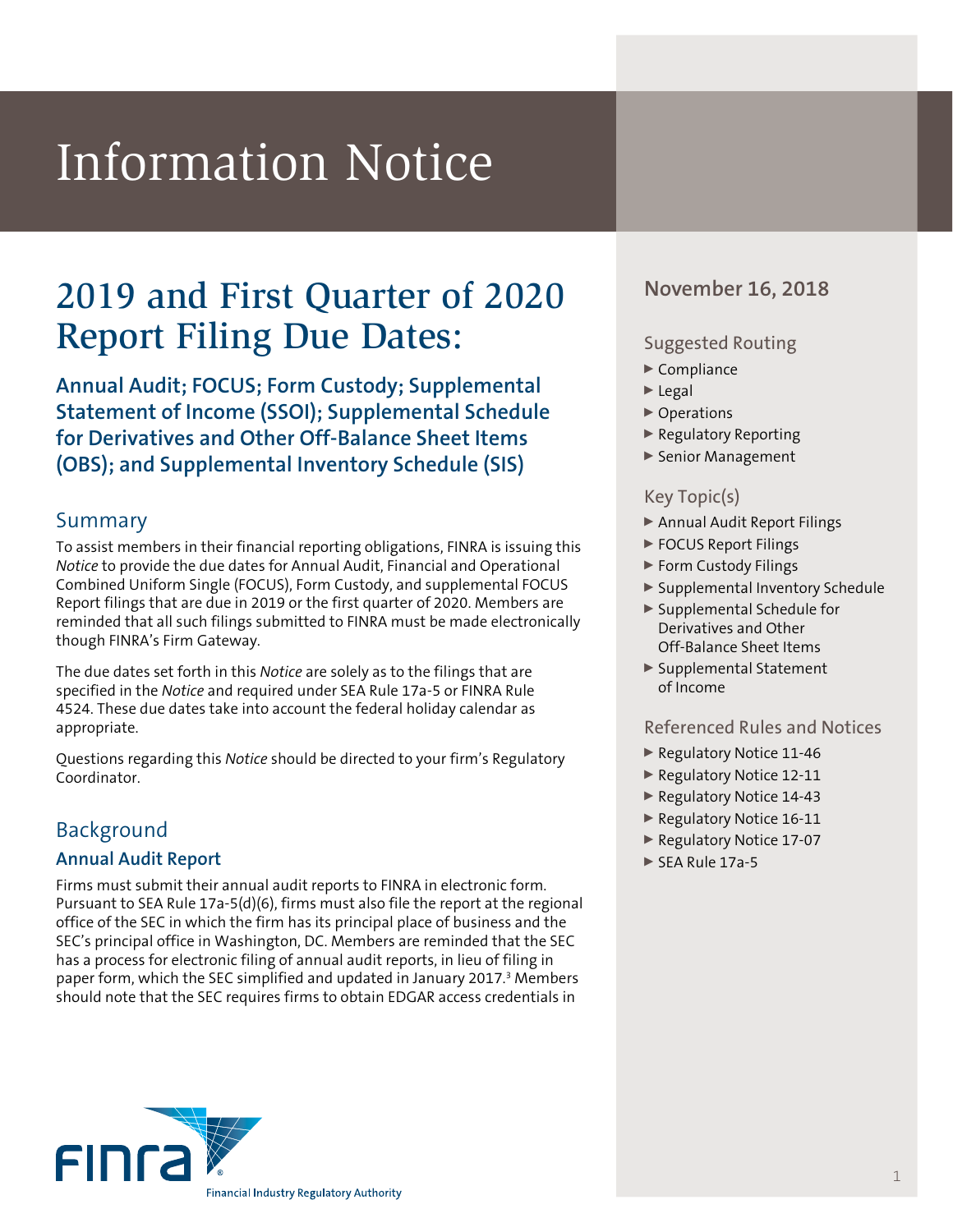order to be able to file electronically.4 The process for obtaining such credentials may take several days and members are encouraged to request the access credentials prior to the due date of their filing in order to ensure timely submissions.

Rule 17a-5(d)(6) requires firms that are members of the Securities Investor Protection Corporation (SIPC) to file the annual audit report with SIPC. Members are reminded that in August 2017 SIPC and FINRA announced an agreement designed to ease reporting burdens and compliance costs for firms.<sup>5</sup> Pursuant to the agreement, when a firm that is a SIPC member files an annual audit report through FINRA's Firm Gateway on or after September 1, 2017, this will also constitute filing with SIPC. Members may consult the [SIPC website](https://www.sipc.org/for-members/annual-reports) for further information.

Filings are due no later than 11:59 p.m. Eastern Time (ET) on the due dates listed in this *Notice*.

| <b>Period Ending</b> | <b>Due Date</b>    |
|----------------------|--------------------|
| November 30, 2018    | January 29, 2019   |
| December 31, 2018    | March 1, 2019      |
| January 31, 2019     | April 1, 2019      |
| February 28, 2019    | April 29, 2019     |
| March 31, 2019       | May 30, 2019       |
| April 30, 2019       | July 1, 2019       |
| May 31, 2019         | July 30, 2019      |
| June 30, 2019        | August 29, 2019    |
| July 31, 2019        | September 30, 2019 |
| August 31, 2019      | October 30, 2019   |
| September 30, 2019   | November 29, 2019  |
| October 31, 2019     | December 30, 2019  |
| November 30, 2019    | January 29, 2020   |
| December 31, 2019    | March 2, 2020      |

#### **Annual Audit Reports**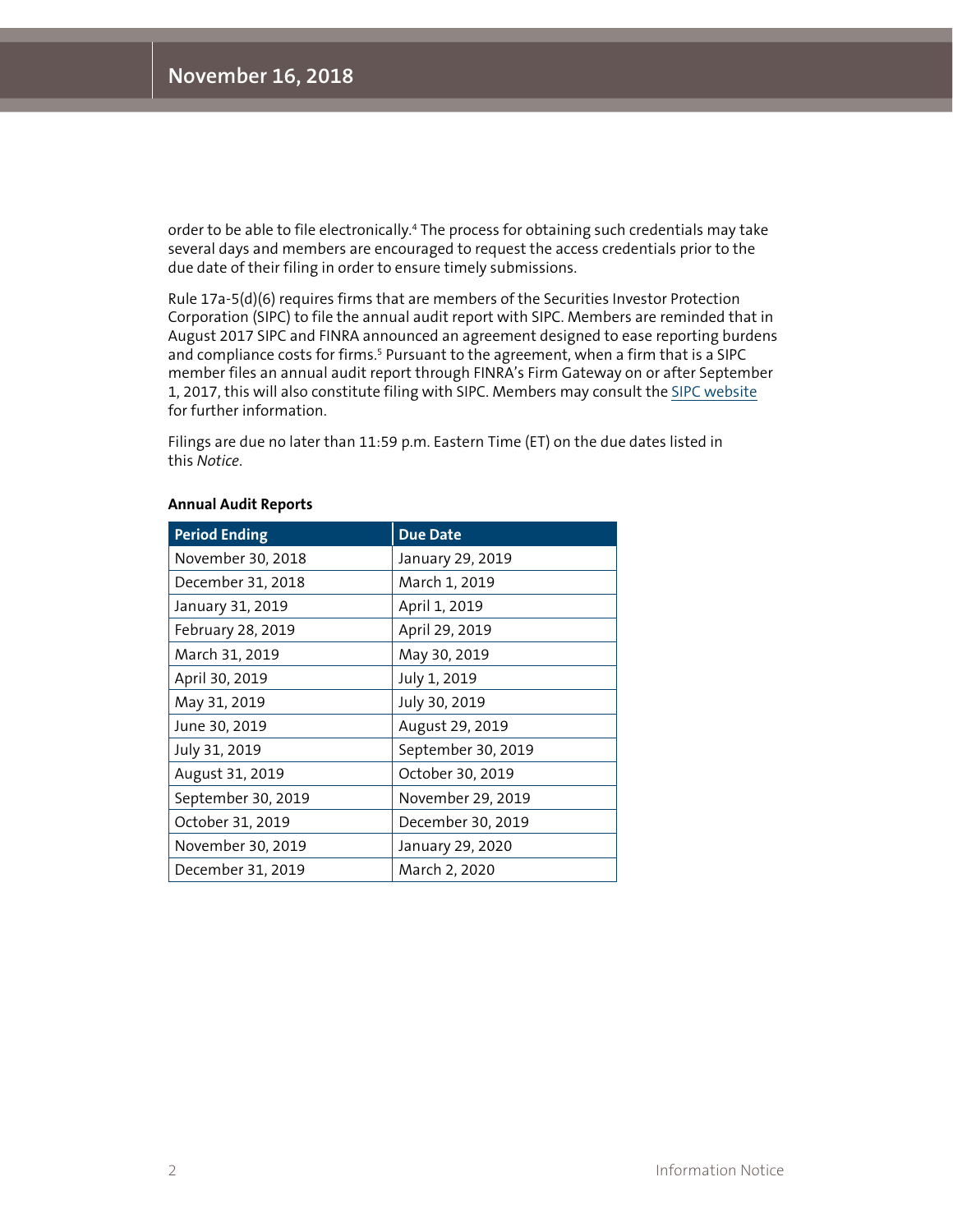# **FOCUS Reports**

Firms must submit their FOCUS Reports electronically through the eFOCUS System available via the FINRA Firm Gateway. For information about completing the FOCUS Report, please see the [FOCUS Report submission guidance](http://www.finra.org/Industry/Compliance/RegulatoryFilings/FOCUS/index.htm).

#### **Monthly and Fifth6 FOCUS Part II/IIA Filings**

| <b>Period End</b> | Due Date           |
|-------------------|--------------------|
| January 31, 2019  | February 26, 2019  |
| February 28, 2019 | March 25, 2019     |
| April 30, 2019    | May 23, 2019       |
| May 31, 2019      | June 25, 2019      |
| July 31, 2019     | August 23, 2019    |
| August 31, 2019   | September 25, 2019 |
| October 31, 2019  | November 26, 2019  |
| November 30, 2019 | December 24, 2019  |

#### **Quarterly FOCUS Part II/IIA Filings**

| <b>Quarter Ending</b> | <b>Due Date</b>  |
|-----------------------|------------------|
| December 31, 2018     | January 25, 2019 |
| March 31, 2019        | April 23, 2019   |
| June 30, 2019         | July 24, 2019    |
| September 30, 2019    | October 24, 2019 |
| December 31, 2019     | January 27, 2020 |

#### **Annual Schedule I Filings**

| Period | Due Date         |
|--------|------------------|
| 2018   | January 25, 2019 |
| 2019   | January 27, 2020 |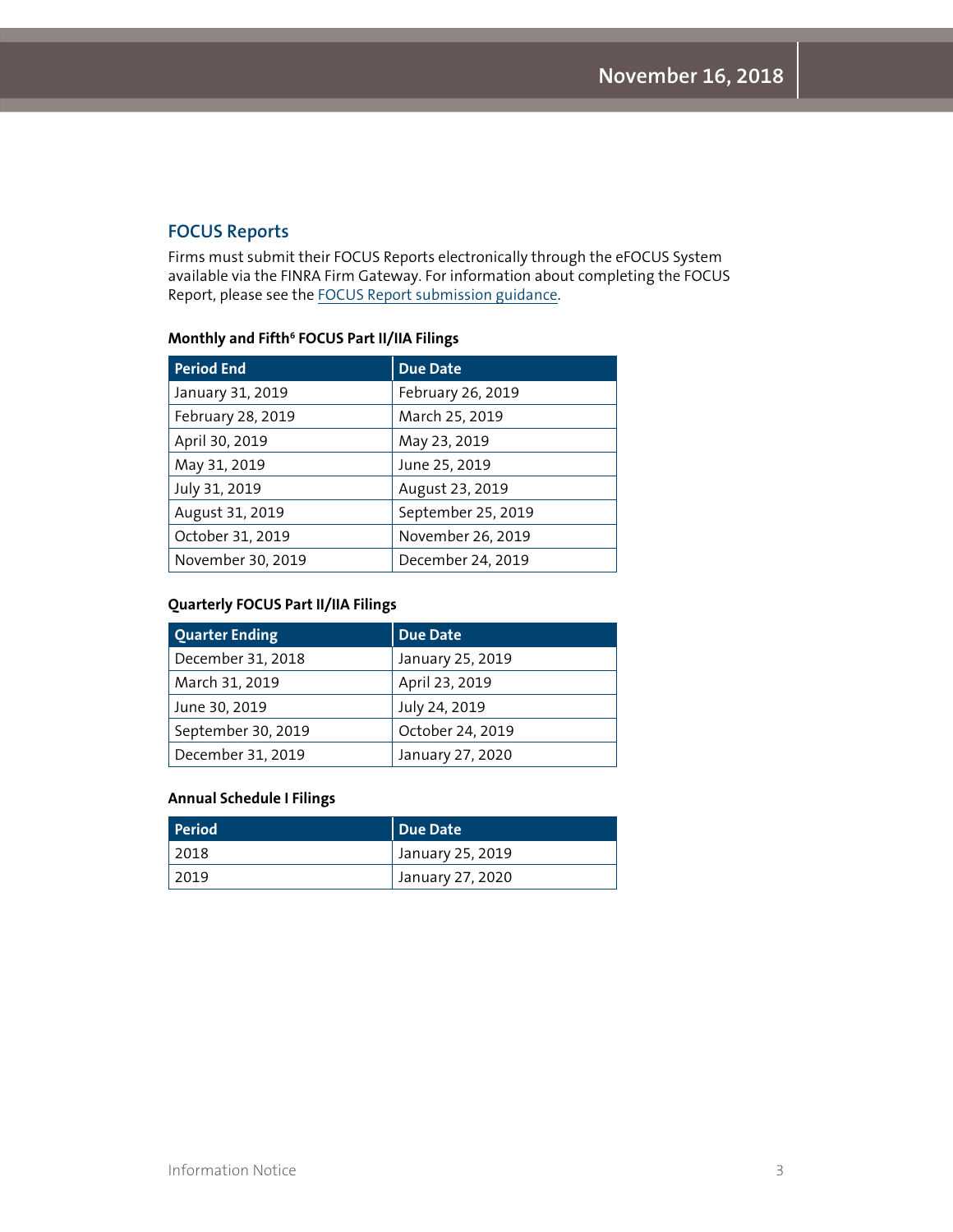# **Form Custody**

Firms are required to file Form Custody pursuant to SEA Rule 17a-5(a)(5).

#### **Form Custody Filings**

| <b>Quarter Ending</b> | <b>Due Date</b>  |
|-----------------------|------------------|
| December 31, 2018     | January 25, 2019 |
| March 31, 2019        | April 23, 2019   |
| June 30, 2019         | July 24, 2019    |
| September 30, 2019    | October 24, 2019 |
| December 31, 2019     | January 27, 2020 |

# **Supplemental Statement of Income (SSOI)**

Firms must file the SSOI on a quarterly basis.7

#### **SSOI Filings**

| <b>Quarter Ending</b> | <b>Due Date</b>  |
|-----------------------|------------------|
| December 31, 2018     | January 30, 2019 |
| March 31, 2019        | April 26, 2019   |
| June 30, 2019         | July 29, 2019    |
| September 30, 2019    | October 29, 2019 |
| December 31, 2019     | January 30, 2020 |

# **Supplemental Schedule for Derivatives and Other Off-Balance Sheet Items (Form OBS)**

Unless subject to the *de minimis* exception, the Form OBS must be filed by (1) all FINRA member firms that self-clear their proprietary transactions or clear transactions for others or carry customer accounts; and (2) all other FINRA member firms that have, pursuant to SEA Rule 15c3-1, a minimum dollar net capital requirement equal to or greater than \$100,000 and at least \$10 million in reportable items pursuant to the Form OBS.<sup>8</sup> Any firm that is required to file the Form OBS must do so as of the last day of a reporting period within 22 business days of the end of each calendar quarter by using the eFOCUS system. A firm that claims the *de minimis* exception must affirmatively indicate through the eFOCUS system that no filing is required for the reporting period. For more information on the Form OBS, including Frequently Asked Questions, please see the [Derivatives and](http://www.finra.org/industry/derivatives-and-other-balance-sheet-items-obs/derivatives-and-other-balance-sheet-items)  [Other Off-Balance Sheet Items Schedule \(OBS\)](http://www.finra.org/industry/derivatives-and-other-balance-sheet-items-obs/derivatives-and-other-balance-sheet-items) page.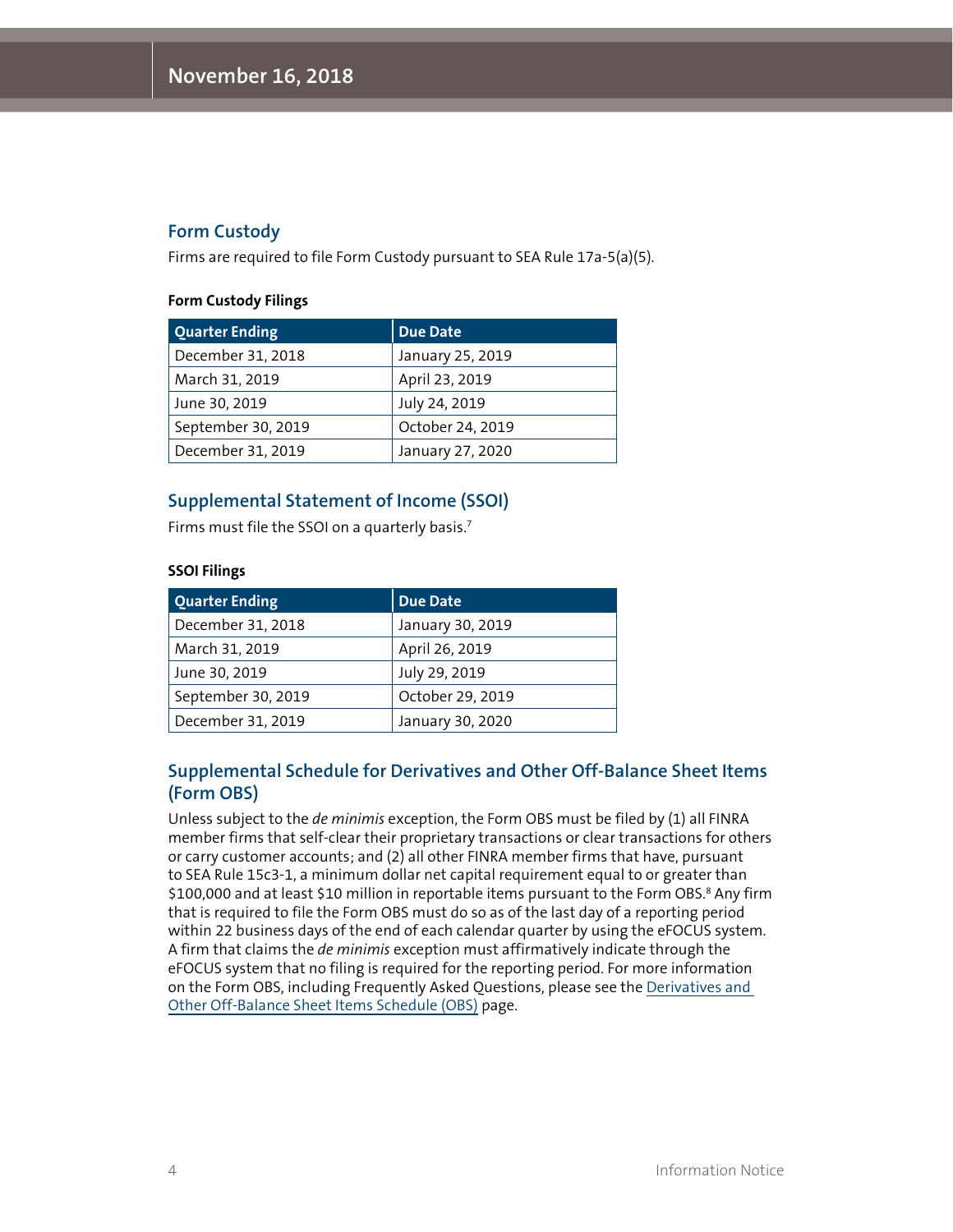#### **Form OBS Filings**

| <b>Quarter Ending</b> | <b>Due Date</b>  |
|-----------------------|------------------|
| December 31, 2018     | February 1, 2019 |
| March 31, 2019        | April 30, 2019   |
| June 30, 2019         | July 31, 2019    |
| September 30, 2019    | October 31, 2019 |
| December 31, 2019     | February 3, 2020 |

# **Supplemental Inventory Schedule (SIS)**

The SIS must be filed by a firm that is required to file FOCUS Report Part II, FOCUS Report Part IIA or FOGS Report Part I, with inventory positions as of the end of the FOCUS or FOGS reporting period, unless the firm has (1) a minimum dollar net capital or liquid capital requirement of less than \$100,000; or (2) inventory positions consisting only of money market mutual funds.9 A firm with inventory positions consisting only of money market mutual funds must affirmatively indicate through the eFOCUS system that no SIS filing is required for the reporting period.

| <b>Month Ending</b> | <b>Due Date</b>    |
|---------------------|--------------------|
| December 31, 2018   | January 30, 2019   |
| January 31, 2019    | March 1, 2019      |
| February 28, 2019   | March 28, 2019     |
| March 31, 2019      | April 26, 2019     |
| April 30, 2019      | May 29, 2019       |
| May 31, 2019        | June 28, 2019      |
| June 30, 2019       | July 29, 2019      |
| July 31, 2019       | August 28, 2019    |
| August 31, 2019     | September 30, 2019 |
| September 30, 2019  | October 29, 2019   |
| October 31, 2019    | December 2, 2019   |
| November 30, 2019   | December 30, 2019  |
| December 31, 2019   | January 30, 2020   |

#### **SIS Form Filings**